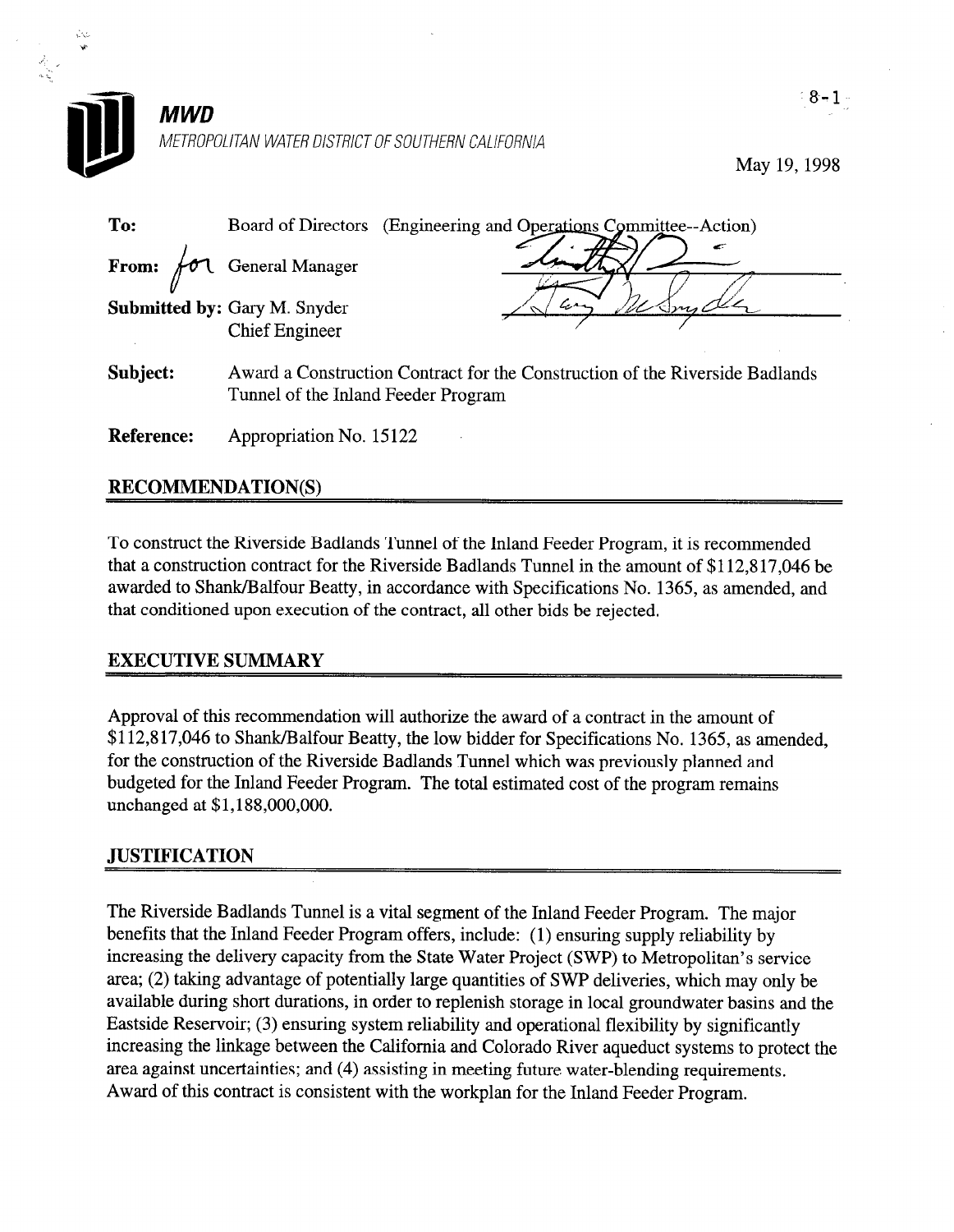## ALTERNATIVE(S) TO PROPOSED ACTION

#### Reject All Bids and Re-advertise Project

Since this tunnel is essential to the Inland Feeder Program, the only feasible alternative is to reject all bids and re-advertise the project. This would delay project completion, increase administrative costs, and may or may not result in lower bids.

### ACTIONS AND MILESTONES

- □ Issue a Notice-To-Proceed in August 1998
- $\Box$  Complete construction in late-2003

## CEOA COMPLIANCE / ENVIRONMENTAL DOCUMENTATION

All California Environmental Quality Act (CEQA) requirements have been satisfied for the proposed action. In February 1993, your Board certified the Final Environmental Impact Report for the Program. This action satisfied the provisions of CEQA, and no further environmental documentation or reviews are necessary for your Board to take action on these recommendations.

### CONTRACT SUMMARY

| <b>Contract Status:</b>     | New                        | <b>Type of Selection:</b>                                                                   | Competitive Bid,<br>Specifications No. 1365 |
|-----------------------------|----------------------------|---------------------------------------------------------------------------------------------|---------------------------------------------|
| <b>Contract Form:</b>       | <b>Construction</b>        | <b>Contractors Requesting Plans: 85</b>                                                     |                                             |
| <b>Contract Type:</b>       | Lump sum and<br>Unit Price | <b>Proposals Submitted:</b>                                                                 |                                             |
| <b>Evaluation Criteria:</b> | considered.                | Low bid that meets the requirements of the specifications. Bidders qualifications are also: |                                             |

### MBE / WBE

The specifications, as amended, established mandatory subcontracting requirements (MSR) and required the bidder to conduct a good-faith effort to encourage participation of minority- and women-owned business enterprises (MBE/WBE). The MSR for this project was 6 percent. The subcontractors listed for the project were at 10.29 percent. The Anticipated Levels of Participation (ALP) for MBE firms were established at 3 percent with a 1 percent ALP for WBE. The contractor's proposed MBE participation was 7.36 percent with 3.28 percent submitted for WBE.

The Business Outreach Office has reviewed the good-faith effort submitted by Shank/Balfour Beatty, and has deemed it acceptable in meeting the criteria set forth in the specifications. The MBE and WBE subcontractors are listed on Attachment A.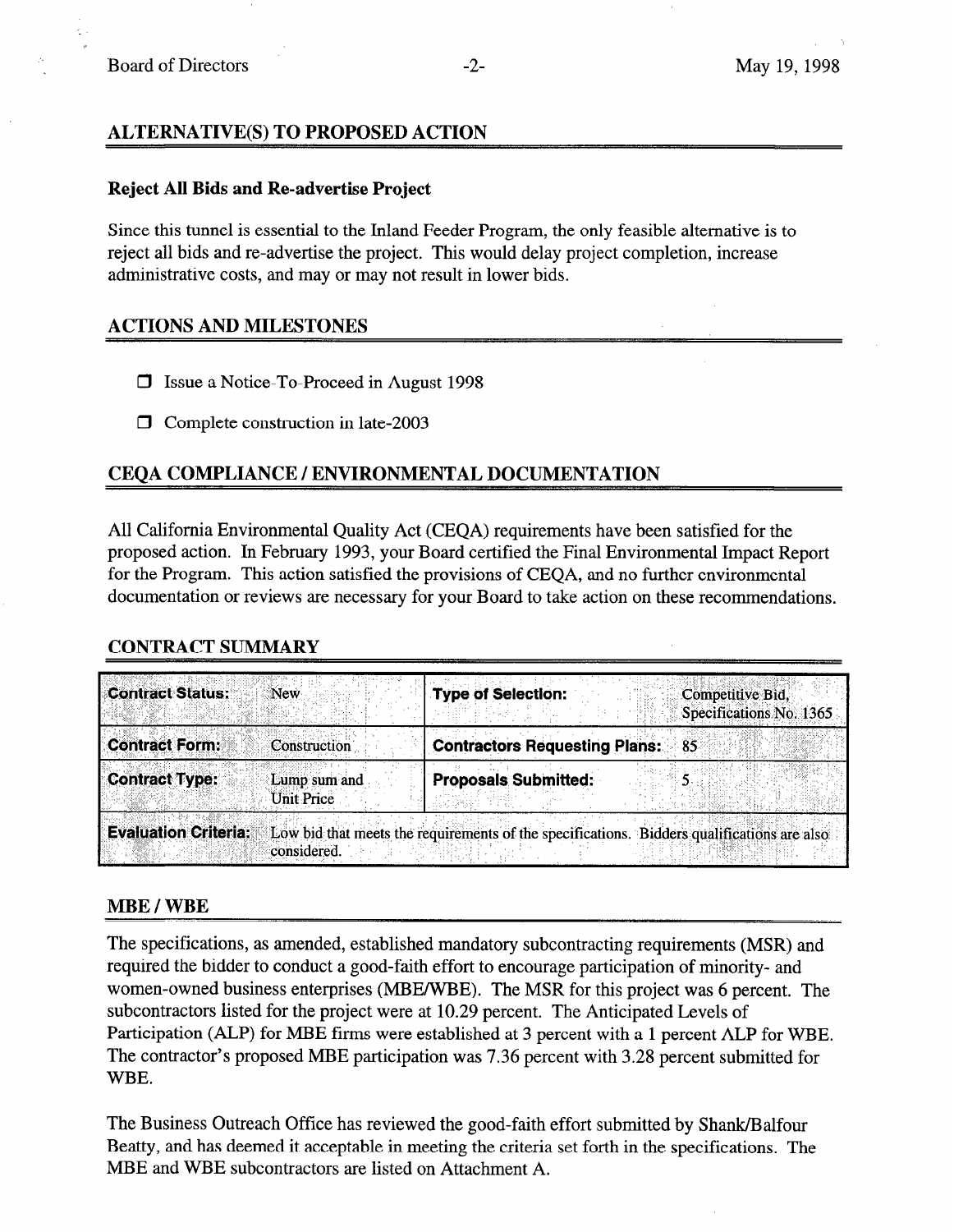,.e

### DETAILED REPORT

The Inland Feeder Program is an essential feature of the Metropolitan distribution system, more than doubling the water delivery capacity of the east branch of the SWP and providing the service area with up to 650 million gallons of additional water supply daily. The system will also replenish local groundwater basins, improve SWP/Colorado River Aqueduct water quality, and serve as an important source of supply for several Metropolitan reservoirs, including the Eastside Reservoir Project.

The Riverside Badlands is the longest tunnel segment on the Inland Feeder Project at approximately eight miles. The tunnel stretches from Opal Avenue in the City of Redlands to Gilman Springs Road in Riverside County. It passes beneath Highway 10 in the Crafton Hills and Highway 60 near the San Timeteo Badlands. The tunnel will be excavated through a variety of ground and geologic conditions at depths ranging from 30 to 850 feet. Work under this contract will include tunnel excavation, installation of tunnel liner, construction of access structures, protection of existing facilities and appurtenant work.

A total of five bids were received and opened under Specifications No. 1356, as amended, for the construction of the Riverside Badlands Tunnel and are shown on the Abstract of Bids (see Attachment B). The responsible low bid, from Shank/Balfour Beatty, is in the amount of \$112,817,046, and complies with the requirements of the specifications. It is \$243,454 below the next lowest bidder and \$39,582,945 below the Engineer's Estimate. The variance to the Engineer's Estimate may be due to: 1) The Engineer's Estimate was developed using known historical factors which are not always indicative of the current marketplace and 2) aggressive marketing and reduced profit margins by the contractor, subconstractors, and suppliers. The bid is based upon lump sum and unit prices for the estimated quantities set forth in the specifications. The final contract price may vary to the extent that actual quantities vary from the estimates in the specifications.

DB\mg:rev4 (ShankRivBdlnds)

Attachments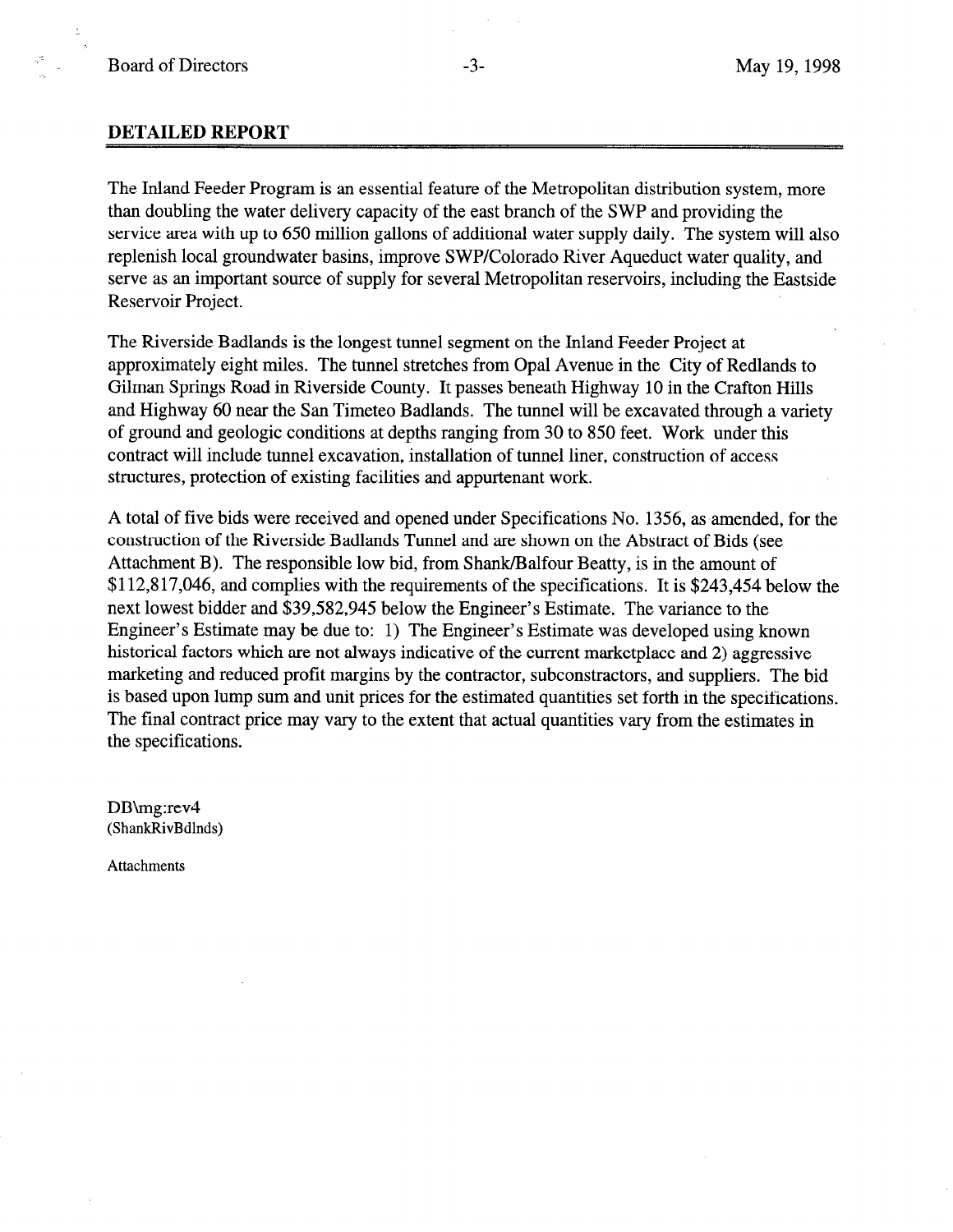Attachment A Engineering Division May 19, 1998 8-l

 $\Delta$ 

# MBE/WBE PARTICIPATION

## Specification No. 1365

Name of Bidder: Shank/Balfour Beatty

PARTICIPATION LEVELS: 3 Percent MBE and 1 Percent WBE

| <b>Name of Certified</b>                                        | <b>Work to Be Performed or Materials</b> | Participation |      |
|-----------------------------------------------------------------|------------------------------------------|---------------|------|
| <b>MBE/WBE Subcontractor/ To Be Supplied</b><br><b>Supplier</b> |                                          | MBE%          | WBE% |
| Mel Electric                                                    | Electrical                               | .13           |      |
| <b>RC Cement Contractors</b>                                    | Curb & Gutter                            | .01           |      |
| Intra-American Foundation<br>& Drilling Co., Inc.               | <b>Tunnel Precast Concrete Segment</b>   | 7.22          |      |
| Hurricane & Poway Fence<br>Co.                                  | Fencing                                  |               | .19  |
| <b>Pacific Reinforcing Steel</b>                                | <b>Reinforcing Steel</b>                 |               | .21  |
| Quality Hydroseed &<br><b>Restoration</b>                       | <b>Hydroseeding for Restoration</b>      |               | .04  |
| R. T. Construction, Inc.                                        | Electrical                               |               | 2.50 |
| Pinnacle Petroleum                                              | <b>Petroleum Products</b>                |               | .34  |
|                                                                 | <b>Total Participation</b>               | 7.36          | 3.28 |